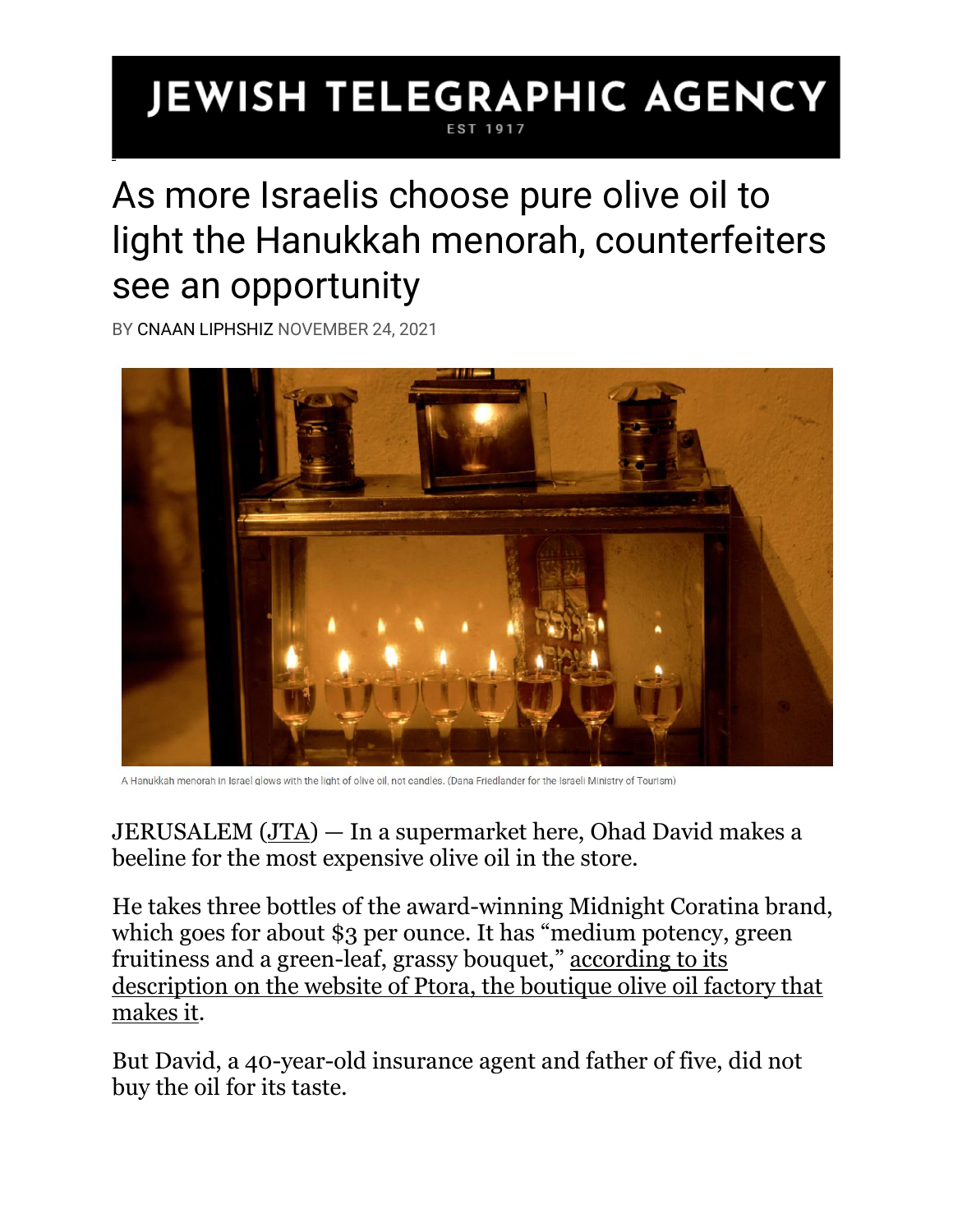Like thousands of Orthodox Jewish consumers who buy premium olive oil ahead of Hanukkah, David purchased \$160 of the stuff only to burn it — in a menorah.

Observant Israelis increasingly like to use olive oil in their Hanukkah candelabras instead of wax candles because of its significance in the holiday's story. [Hanukkah,](https://www.myjewishlearning.com/article/hanukkah-101/) which this year begins on Sunday evening, is a celebration of how the Maccabees, after defeating the Greeks, were able to light the menorah in the temple in Jerusalem for eight days with a one-day supply of oil— believed to be of the olive variety.

"Using olive oil for Hanukkah candles is not required by halacha [Jewish law], but in our communities everybody does it," David said.

Those who follow suit want only 100% pure olive oil to use in their menorahs (technically known as hanukkiot) — and that has become more expensive in Israel over time because of tariffs on imports and the rising demand.

In response, some producers dilute their olive oil with cheaper vegetable oils without disclosing all of the ingredients and lure consumers in with lower prices. The product can still be considered kosher, but it is unacceptable for the observant Jews who want only pure olive oil in their menorahs.

"[T]he temptation to deceive customers is tremendous," Rabbi Moshe Biegel, [an expert on Israel's kosher certification industry, wrote in a](https://www.tzohar.org.il/?p=2728)  [2020 essay on the olive oil sector in Israel.](https://www.tzohar.org.il/?p=2728)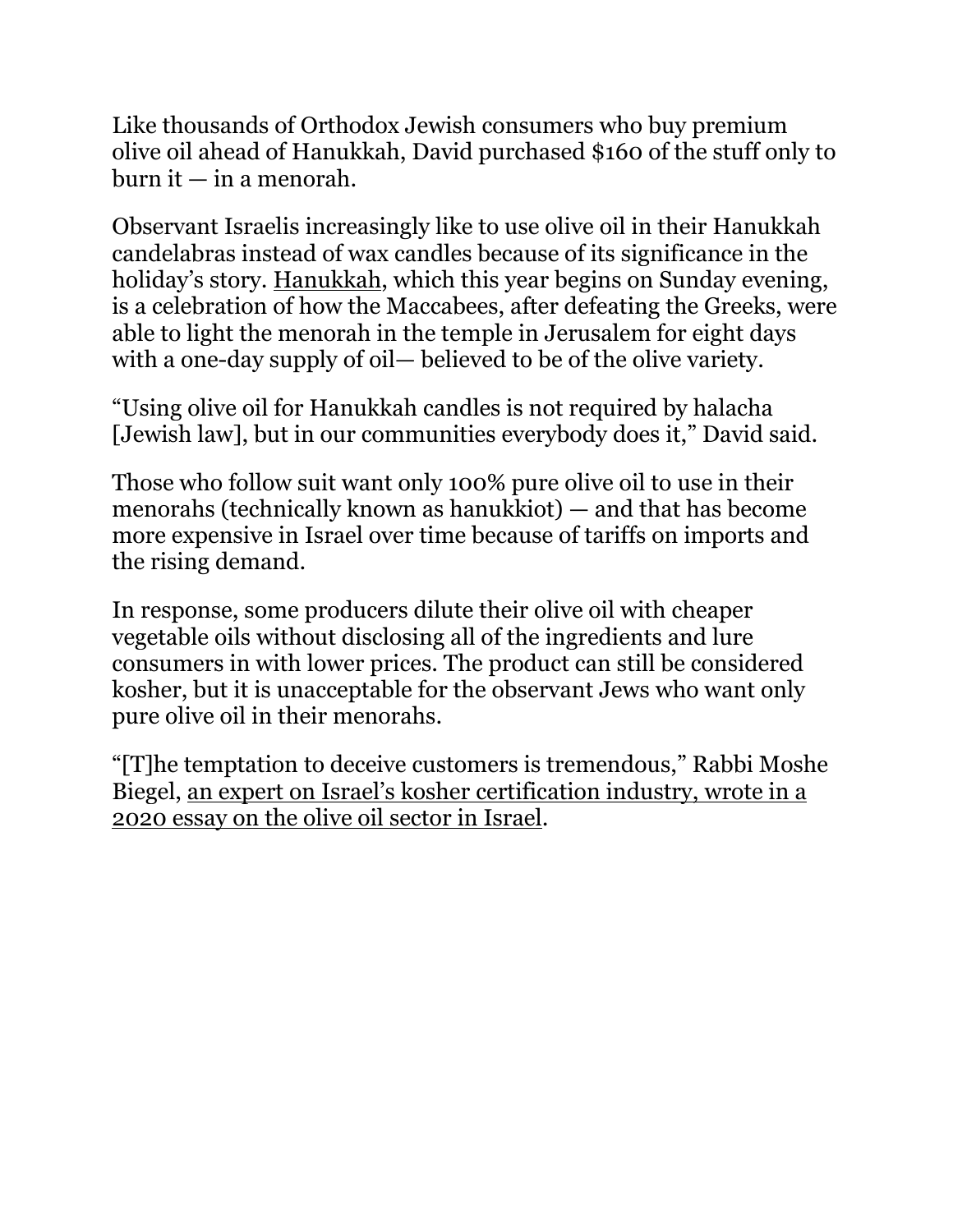

Ptora grows and bottles boutique olive oil at its farm in south-central Israel. (Courtesy of Ptora)

[Israeli authorities perform inspections on dozens of brands](https://www.israel.agrisupportonline.com/news/csv/csvread.pl?show=7687&mytemplate=tp2) each year around Hanukkah and often [find oil advertised as pure to contain up](https://haipo.co.il/item/275318)  [to 50% canola or soy.](https://haipo.co.il/item/275318) But despite fines and the naming of offenders online, the phenomenon persists.

For David and others in his community, the solution is to stick to boutique brands, no matter the cost.

"You know there's no monkey business because to them it's a matter of pride, so there's a high level of transparency and trust," David said. He discovered Ptora while visiting their facilities during a family trip to the northern Negev desert, where the factory and groves are located, about 30 miles southwest of Jerusalem.

Like many boutique olive factories in Israel, Ptora offers tours and tastings to increase their brand recognition.

"The place is magical," said Hani Ashkenazi, owner of the [Jerusalem](https://www.jerusalemoliveoil.com/english/)  [Olive Oil](https://www.jerusalemoliveoil.com/english/) factory, about the Ptora groves. He is technically a competitor, but the two companies cooperate on some projects to leverage their respective strengths.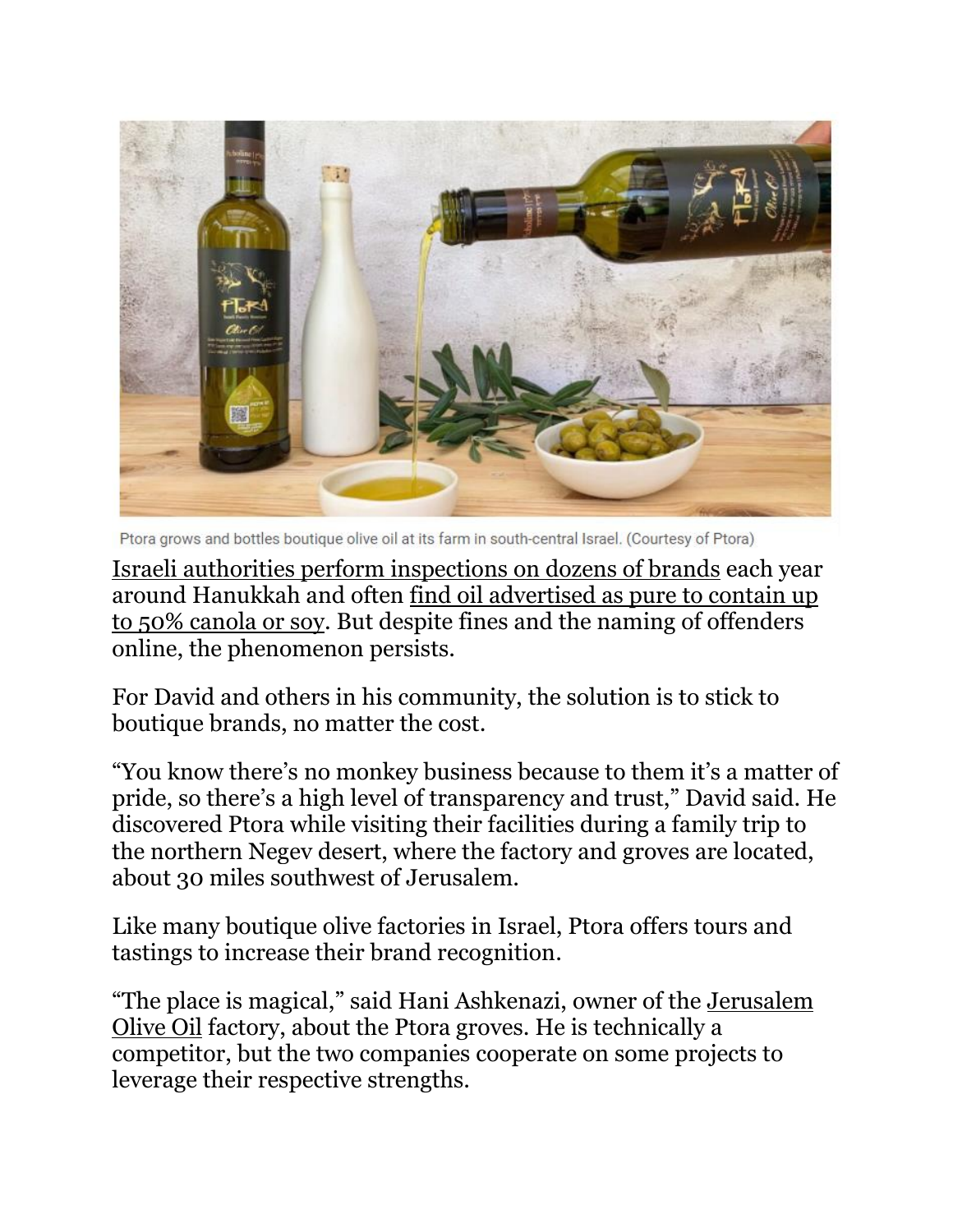The olive is a national symbol tied closely to the country's [broader](https://www.haaretz.com/archaeology/.premium-olives-first-domesticated-7-000-years-ago-in-israel-study-says-1.8663128)  [agricultural history](https://www.haaretz.com/archaeology/.premium-olives-first-domesticated-7-000-years-ago-in-israel-study-says-1.8663128)  $-$  it is even depicted in the official emblem of the State of Israel. [Israeli olive oil is currently on average double the price](https://www.gov.il/BlobFolder/reports/olive-oil-2019/he/prices_olive_oil_2019.pdf)  [of its European counterparts,](https://www.gov.il/BlobFolder/reports/olive-oil-2019/he/prices_olive_oil_2019.pdf) costing about 9 euros (roughly \$10) in Israel per liter compared to 5 euros throughout much of the European Union, according to a 2019 report by Israel's Ministry of Agriculture. Israel employs a protectionist customs policy meant to level the playing field for local producers.

[Both production and demand are rising steadily in Israel,](https://www.gov.il/he/departments/publications/reports/olive-oil-2019) a 2020 report from the ministry shows. About 30,000 tons of olive oil are sold in Israel annually, of which about 12,000 are imported. In comparison, the average annual production between 1990 to 2010 was 5,000 tons. The average for the past decade has been 16,000 tons annually.



Olives grow in Israel's Negev Desert. (Roger Sherman/Getty Images Plus)

(For comparison, Egypt, with a land area 47 times that of Israel's, produces about 20,000 tons of olive oil annually. Italy produces about 340,000 tons annually, and the biggest producer is Spain, providing about 1.7 million tons annually, or half of the world's supply.)